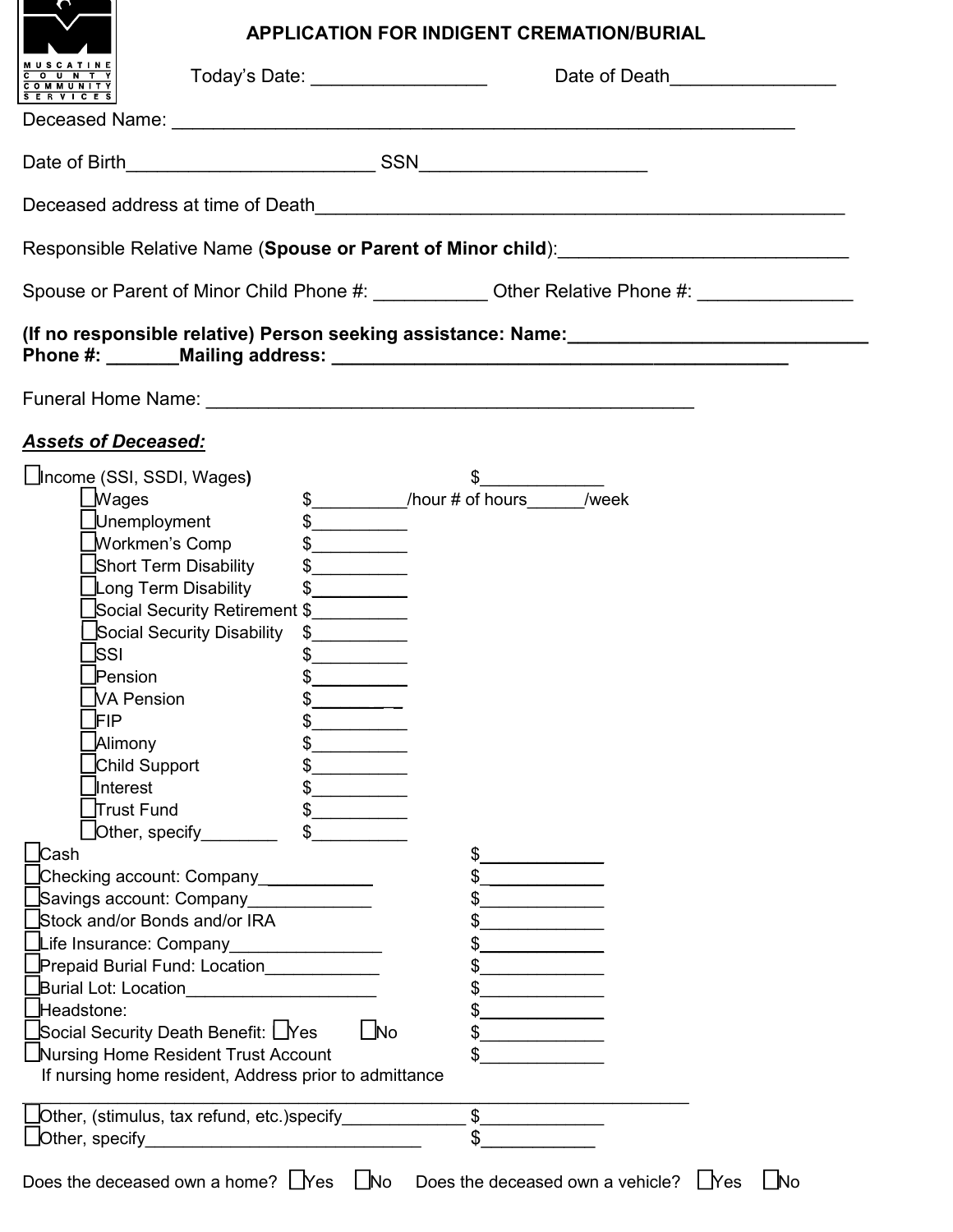## *Net Income for responsible relative* **(Spouse or Parent of Minor Child):**

| Wages                 | /hour # of hours | /week |
|-----------------------|------------------|-------|
| Unemployment          |                  |       |
| <b>Workmen's Comp</b> |                  |       |
| Short Term Disability |                  |       |
| Long Term Disability  |                  |       |
| Social Security       |                  |       |
| lSSI                  |                  |       |
| Pension               |                  |       |
| <b>NA Pension</b>     |                  |       |
| FIP                   |                  |       |
| Alimony               |                  |       |
| Child Support         |                  |       |
| Interest              |                  |       |
| Other, specify        |                  |       |

# *Assets for responsible relative (Spouse or Parent of Minor Child):*

| <b>Cash</b>            |  |
|------------------------|--|
| □Checking Account      |  |
| $\Box$ Savings Account |  |
| □Cert of Deposit       |  |
| $\Box$ Stocks          |  |
| $\Box$ Bonds           |  |
| $\Box$ IRA             |  |
| □Trust Fund            |  |
| □Other, specify        |  |

**I HEREBY CERIFY THAT THE STATEMENTS MADE HERE ARE TRUE AND CORRECT TO THE BEST OF MY KNOWLEDGE AND BELIEF UNDER PENALTY OF PERJURY.**

| SIGNATURE:                                                                                                                                                                  | DATE:                                                                                                                                        |
|-----------------------------------------------------------------------------------------------------------------------------------------------------------------------------|----------------------------------------------------------------------------------------------------------------------------------------------|
| <b>Deceased Verification Documents</b><br><b>Required:</b><br>$\Box$ Copy of ID<br>∐Copy of Social Security Card<br><b>Proof of Income</b><br><b>Current Bank Statement</b> | <b>Responsible Party Verification Documents</b><br><b>Required:</b><br><b>Proof of Income</b><br>Current Bank Statement<br>$\Box$ Copy of ID |
| Will the family receive the ashes?<br>Will the ashes be buried in a county plot at Greenwood Cemetery?                                                                      | <b>Yes</b><br>- INo<br>∫ lYes<br>- INo                                                                                                       |
| <b>OFFICE USE ONLY:</b><br>Director Approval                                                                                                                                | Date                                                                                                                                         |